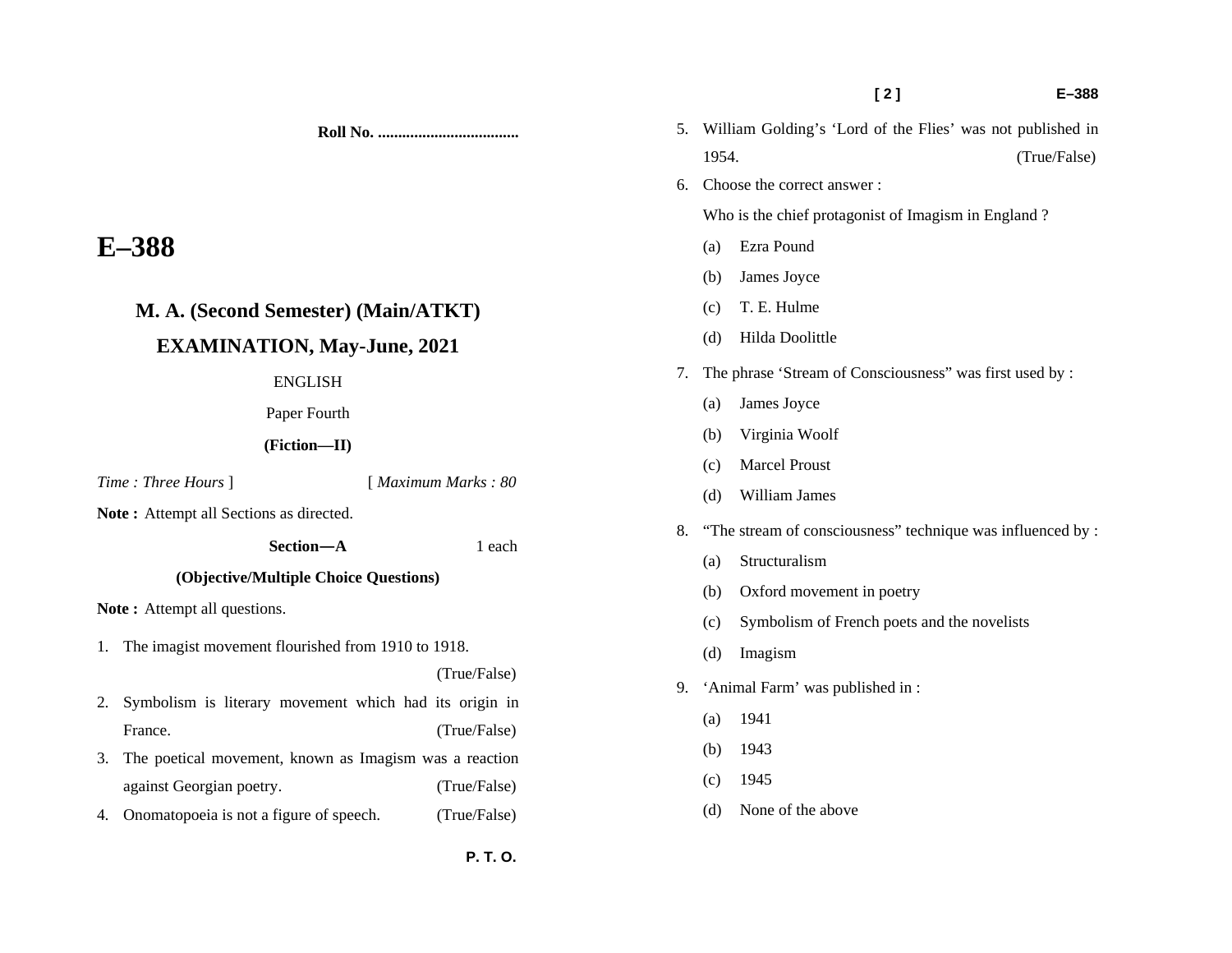|     | [3]                                                           | $E - 388$ |     | [4]                                                     | $E - 388$    |
|-----|---------------------------------------------------------------|-----------|-----|---------------------------------------------------------|--------------|
|     | 10. The Editor of 'Des Imagists' was:                         |           |     | 14. Joseph Conrad was born on:                          |              |
| (a) | Lowell                                                        |           | (a) | 31st December, 1857                                     |              |
| (b) | Ezra Pound                                                    |           | (b) | 25th December, 1857                                     |              |
| (c) | F. S. Flint                                                   |           | (c) | 1st December, 1857                                      |              |
| (d) | James Joyce                                                   |           | (d) | 3rd December, 1857                                      |              |
|     | 11. D. H. Lawrence died in:                                   |           |     | 15. Conrad was a/an:                                    |              |
| (a) | 1930                                                          |           | (a) | Spanish                                                 |              |
| (b) | 1931                                                          |           | (b) | French                                                  |              |
| (c) | 1932                                                          |           | (c) | Irish                                                   |              |
| (d) | 1933                                                          |           | (d) | Polish                                                  |              |
|     | 12. Which of the following novels is not written by Lawrence? |           |     | 16. Which of the following is not a Conrad's novel?     |              |
| (a) | Women in Love                                                 |           | (a) | Lord Jim                                                |              |
| (b) | Emma                                                          |           | (b) | The Shadow Line                                         |              |
| (c) | The Rainbow                                                   |           | (c) | The Sand Castle                                         |              |
| (d) | The Lost Girl                                                 |           | (d) | Heart of Darkness                                       |              |
|     | 13. "Origin of Species" was a great scientific work of :      |           |     | 17. Heart of Darkness is not an autobiographical novel. |              |
| (a) | Karl Marx                                                     |           |     |                                                         | (True/False) |
| (b) | Huxley                                                        |           |     | 18. Bapsi Sidhwa was born in Karachi.                   | (True/False) |
| (c) | Darwin                                                        |           |     | 19. Jessie Chambers is given in 'Sons and Lovers' the   |              |
| (d) | Engels                                                        |           |     | personality of Miriam.                                  | (True/False) |